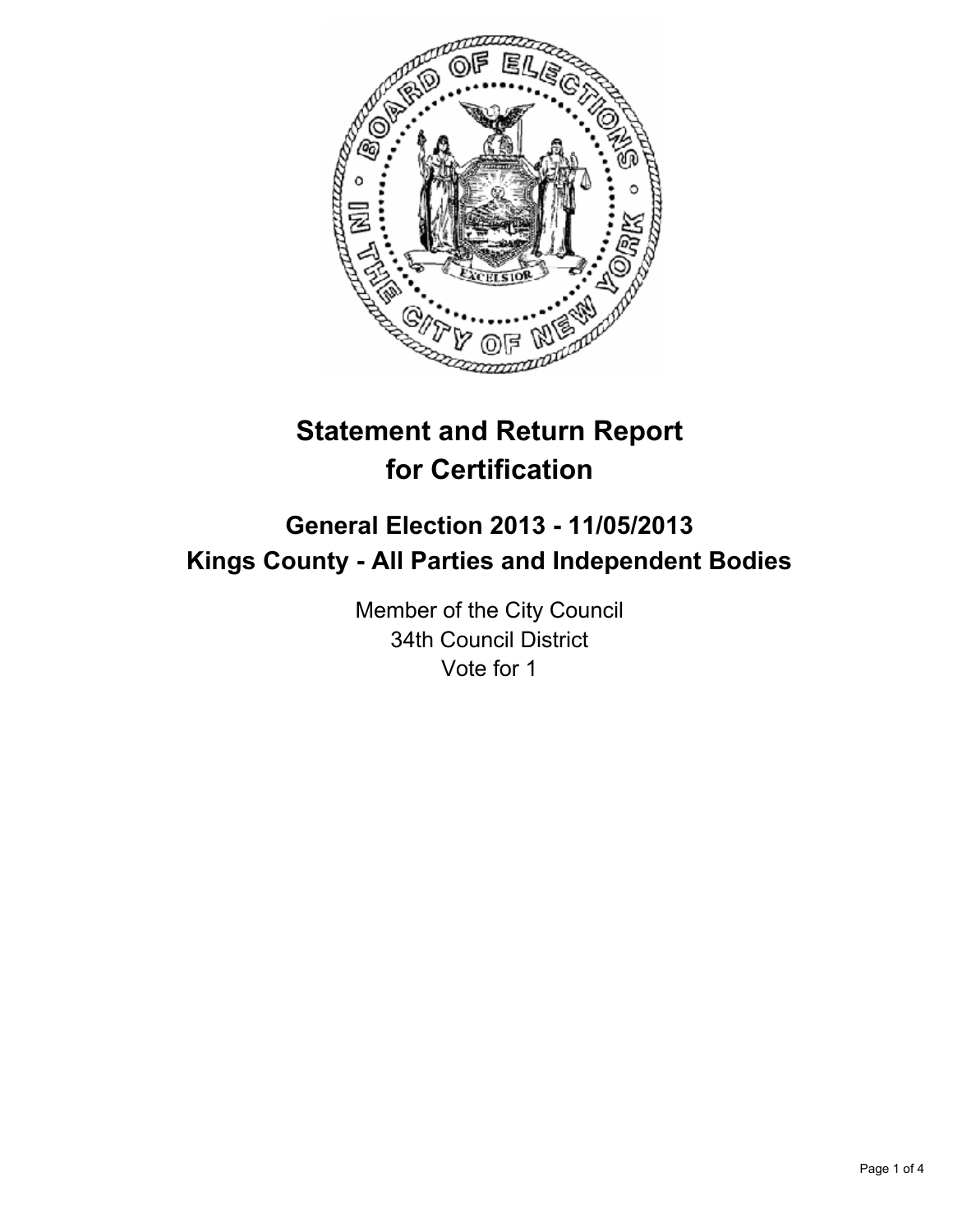

### **Assembly District 50**

| <b>PUBLIC COUNTER</b>                                    | 2,719          |
|----------------------------------------------------------|----------------|
| <b>EMERGENCY</b>                                         | 3              |
| ABSENTEE/MILITARY                                        | 23             |
| <b>FFDFRAI</b>                                           | 0              |
| <b>SPECIAL PRESIDENTIAL</b>                              | 0              |
| <b>AFFIDAVIT</b>                                         | 40             |
| <b>Total Ballots</b>                                     | 2,785          |
| Less - Inapplicable Federal/Special Presidential Ballots | 0              |
| <b>Total Applicable Ballots</b>                          | 2,785          |
| ANTONIO REYNOSO (DEMOCRATIC)                             | 1,997          |
| ANTONIO REYNOSO (WORKING FAMILIES)                       | 298            |
| <b>GLADYS SANTIAGO (SCHOOL CHOICE)</b>                   | 98             |
| <b>BONNIE RATT (WRITE-IN)</b>                            | 1              |
| JAMES MARION (WRITE-IN)                                  | 1              |
| STEPHANIE EISENBERG (WRITE-IN)                           | 1              |
| TOMMY TORRES (WRITE-IN)                                  | $\overline{2}$ |
| UNATTRIBUTABLE WRITE-IN (WRITE-IN)                       | 1              |
| <b>VINCENT GENTILE (WRITE-IN)</b>                        | 1              |
| VITO LOPEZ (WRITE-IN)                                    | 1              |
| <b>Total Votes</b>                                       | 2,401          |
| Unrecorded                                               | 384            |

### **Assembly District 53**

| <b>PUBLIC COUNTER</b>                                    | 9,627           |
|----------------------------------------------------------|-----------------|
| <b>EMERGENCY</b>                                         | 0               |
| ABSENTEE/MILITARY                                        | 98              |
| <b>FEDERAL</b>                                           | 0               |
| <b>SPECIAL PRESIDENTIAL</b>                              | 0               |
| <b>AFFIDAVIT</b>                                         | 163             |
| <b>Total Ballots</b>                                     | 9,888           |
| Less - Inapplicable Federal/Special Presidential Ballots | 0               |
| <b>Total Applicable Ballots</b>                          | 9,888           |
| ANTONIO REYNOSO (DEMOCRATIC)                             | 7,378           |
| ANTONIO REYNOSO (WORKING FAMILIES)                       | 762             |
| <b>GLADYS SANTIAGO (SCHOOL CHOICE)</b>                   | 315             |
| DAVIN RAY (WRITE-IN)                                     | 2               |
| HEATHER HATTON (WRITE-IN)                                | 1               |
| SUSAN WILLIAMS (WRITE-IN)                                | 1               |
| TERESA TORO (WRITE-IN)                                   | 1               |
| UNATTRIBUTABLE WRITE-IN (WRITE-IN)                       | 12 <sup>°</sup> |
| <b>Total Votes</b>                                       | 8,472           |
| Unrecorded                                               | 1,416           |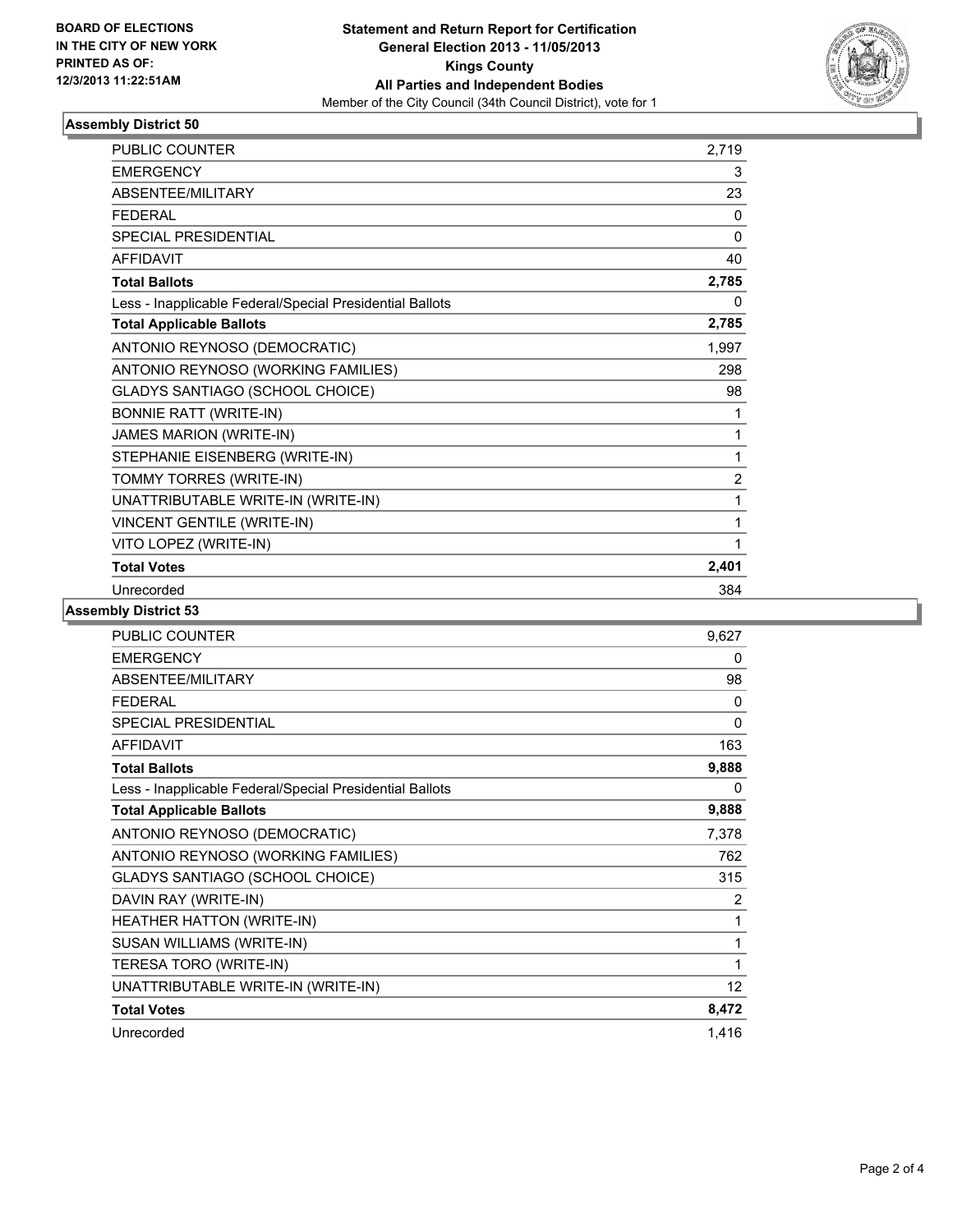

### **Assembly District 54**

| <b>PUBLIC COUNTER</b>                                    | 1,579        |
|----------------------------------------------------------|--------------|
| <b>EMERGENCY</b>                                         | 11           |
| ABSENTEE/MILITARY                                        | 14           |
| FEDERAL                                                  | 0            |
| SPECIAL PRESIDENTIAL                                     | $\mathbf{0}$ |
| AFFIDAVIT                                                | 30           |
| <b>Total Ballots</b>                                     | 1,634        |
| Less - Inapplicable Federal/Special Presidential Ballots | 0            |
| <b>Total Applicable Ballots</b>                          | 1,634        |
| ANTONIO REYNOSO (DEMOCRATIC)                             | 1,334        |
| ANTONIO REYNOSO (WORKING FAMILIES)                       | 87           |
| <b>GLADYS SANTIAGO (SCHOOL CHOICE)</b>                   | 27           |
| <b>Total Votes</b>                                       | 1,448        |
| Unrecorded                                               | 186          |